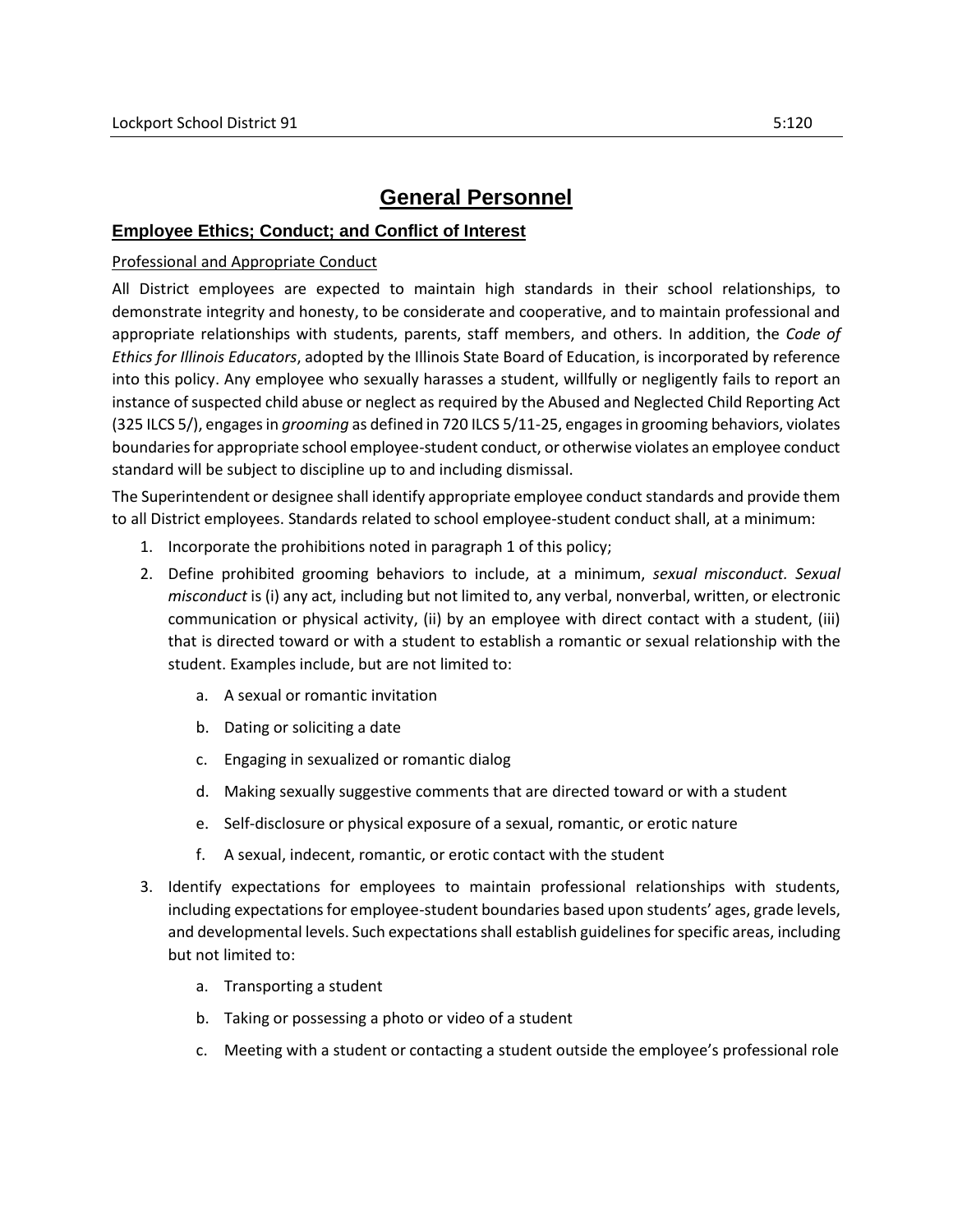- 4. Reference employee reporting requirements of the Abused and Neglected Child Reporting Act (325 ILCS 5/), Title IX of the Education Amendments of 1972 (20 U.S.C. §1681 et seq.), and the Elementary and Secondary Education Act (20 U.S.C. § 7926);
- 5. Outline how employees can report prohibited behaviors and/or boundary violations pursuant to Board policies 2:260, *Uniform Grievance Procedure*; 2:265, *Title IX Sexual Harassment Grievance Procedure*; and 5:90, *Abused and Neglected Child Reporting*; and
- 6. Reference required employee training related to educator ethics, child abuse, grooming behaviors, and boundary violations as required by law and policies 2:265, *Title IX Sexual Harassment Grievance Procedure*; 4:165, *Awareness and Prevention of Child Sexual Abuse and Grooming Behaviors*; 5:90, *Abused and Neglected Child Reporting*; and 5:100, *Staff Development Program*.

### Statement of Economic Interests

The following employees must file a *Statement of Economic Interests* as required by the Ill. Governmental Ethics Act:

- 1. Superintendent;
- 2. Building Principal;
- 3. Head of any department;
- 4. Any employee who, as the District's agent, is responsible for negotiating one or more contracts including collective bargaining agreement(s), in the amount of \$1,000 or greater;
- 5. Hearing officer;
- 6. Any employee having supervisory authority for 20 or more employees; and
- 7. Any employee in a position that requires an administrative or a chief school business official endorsement.

### Ethics and Gift Ban

School Board policy 2:105, *Ethics and Gift Ban,* applies to all District employees. Students shall not be used in any manner for promoting a political candidate or issue.

### Prohibited Interests; Conflict of Interest; and Limitation of Authority

In accordance with Section 22-5 of the School Code, "no school officer or teacher shall be interested in the sale, proceeds, or profits of any book, apparatus, or furniture used or to be used in any school with which such officer or teacher may be connected," except when the employee is the author or developer of instructional materials listed with the Illinois State Board of Education and adopted for use by the Board. An employee having an interest in instructional materials must file an annual statement with the Board Secretary.

For the purpose of acquiring profit or personal gain, no employee shall act as an agent of the District nor shall an employee act as an agent of any business in any transaction with the District. This includes participation in the selection, award or administration of a contract supported by a federal award or State award governed by the Grant Accountability and Transparency Act (GATA) (30 ILCS 708/) when the employee has a real or apparent conflict of interest. A conflict of interest arises when an employee or any of the following individuals has a financial or other interest in the entity selected for the contract: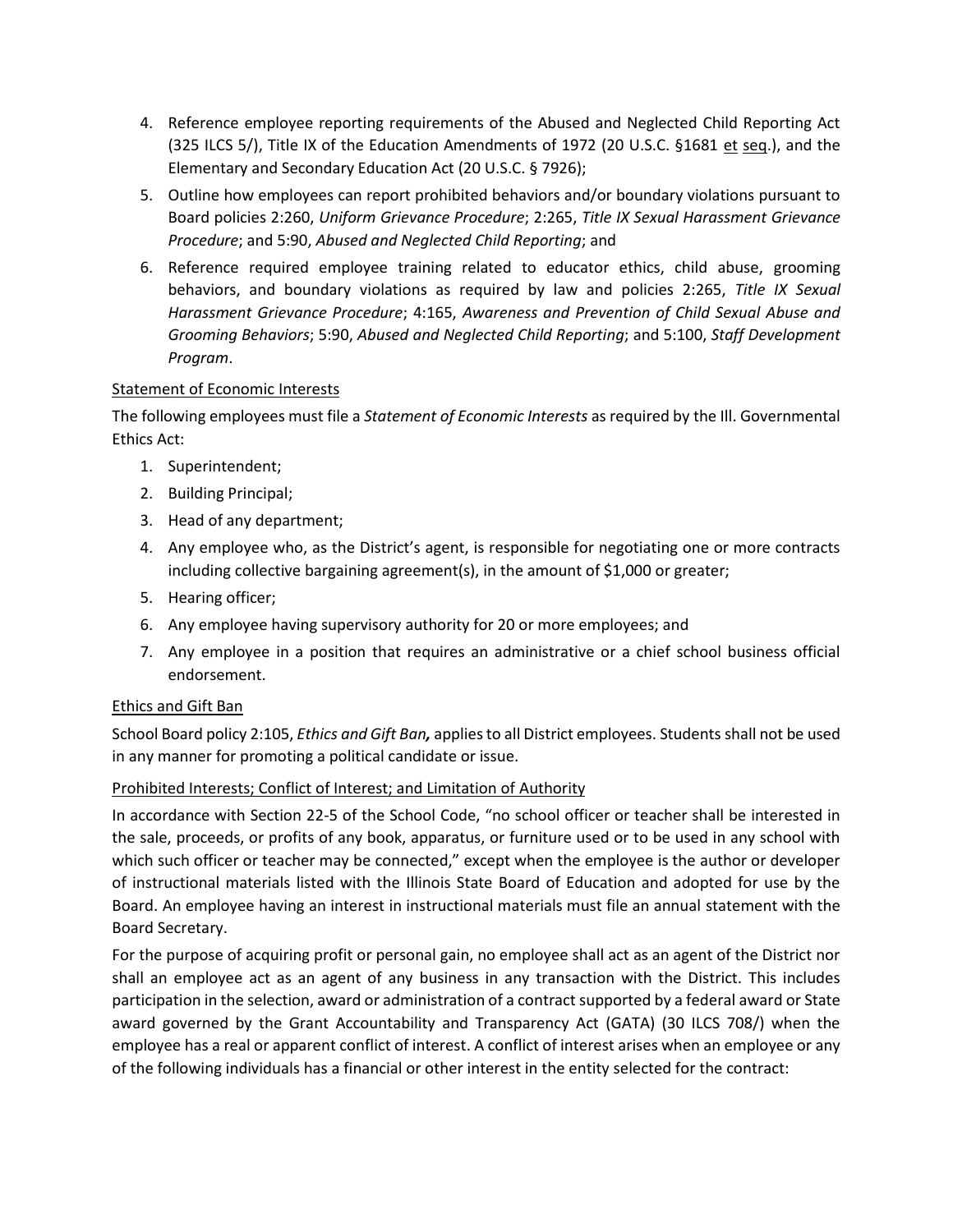- 1. Any person that has a close personal relationship with an employee that may compromise or impair the employee's fairness and impartiality, including a member of the employee's immediate family or household;
- 2. An employee's business partner; or
- 3. An entity that employs or is about to employ the employee or one of the individuals listed in one or two above.

Employees shall neither solicit nor accept gratuities, favors, or anything of monetary value from contractors, potential contractors, or parties to agreements or contracts. Situations in which the interest is not substantial or the gift is an unsolicited item of nominal value must comply with State law and Board policy 2:105, *Ethics and Gift Ban*.

### Guidance Counselor Gift Ban

Guidance counselors are prohibited from intentionally soliciting or accepting any gift from a *prohibited source* or any gift that would be in violation of any federal or State statute or rule. For guidance counselors, a *prohibited source* is any person who is (1) employed by an institution of higher education, or (2) an agent or spouse of or an immediate family member living with a person employed by an institution of higher education. This prohibition does not apply to:

- 1. Opportunities, benefits, and services available on the same conditions as for the general public.
- 2. Anything for which the guidance counselor pays market value.
- 3. A gift from a relative.
- 4. Anything provided by an individual on the basis of a personal friendship, unless the guidance counselor believes that it was provided due to the official position or employment of the guidance counselor and not due to the personal friendship. In determining whether a gift is provided on the basis of personal friendship, the guidance counselor must consider the circumstances in which the gift was offered, including any of the following:
	- a. The history of the relationship between the individual giving the gift and the guidance counselor, including any previous exchange of gifts between those individuals.
	- b. Whether, to the actual knowledge of the guidance counselor, the individual who gave the gift personally paid for the gift or sought a tax deduction or business reimbursement for the gift.
	- c. Whether, to the actual knowledge of the guidance counselor, the individual who gave the gift also, at the same time, gave the same or a similar gift to other school district employees.
- 5. Bequests, inheritances, or other transfers at death.
- 6. Any item(s) during any calendar year having a cumulative total value of less than \$100.
- 7. Promotional materials, including, but not limited to, pens, pencils, banners, posters, and pennants.

A guidance counselor does not violate this prohibition if he or she promptly returns the gift to the prohibited source or donates the gift or an amount equal to its value to a tax exempt charity.